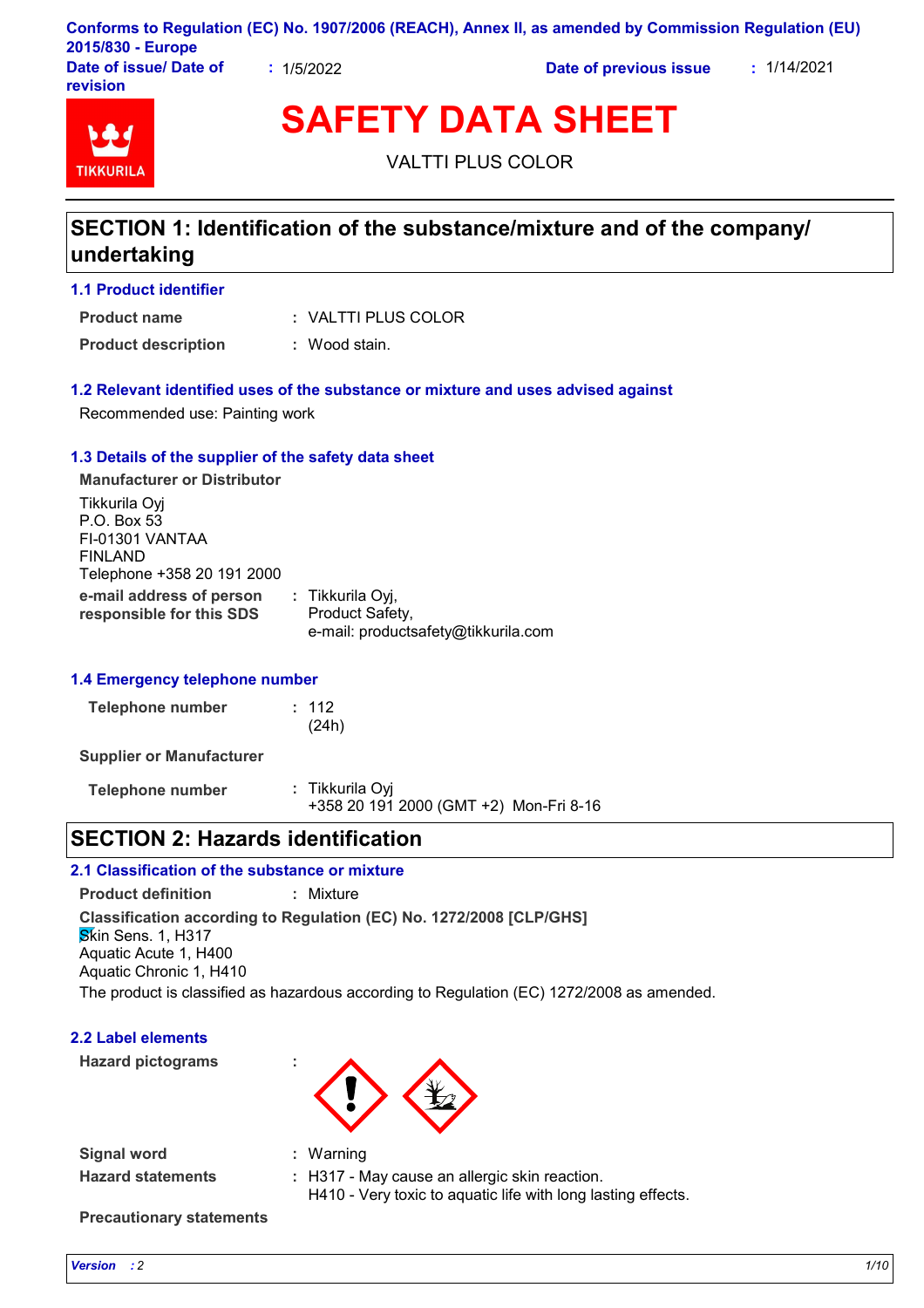| Date of issue/Date of revision        | 05.01.2022 Date of previous issue<br>14.01.2021.<br><b>VALTTI PLUS COLOR</b>                                                                                                                                                                                                                                                      |  |  |  |
|---------------------------------------|-----------------------------------------------------------------------------------------------------------------------------------------------------------------------------------------------------------------------------------------------------------------------------------------------------------------------------------|--|--|--|
| General                               | : P101 - If medical advice is needed, have product container or label at hand.<br>P102 - Keep out of reach of children.                                                                                                                                                                                                           |  |  |  |
| <b>Prevention</b>                     | $\therefore$ $\cancel{P280}$ - Wear protective gloves.<br>P271 - Use only outdoors or in a well-ventilated area.<br>P273 - Avoid release to the environment.                                                                                                                                                                      |  |  |  |
| <b>Response</b>                       | : P302 + P352 - IF ON SKIN: Wash with plenty of soap and water.                                                                                                                                                                                                                                                                   |  |  |  |
| <b>Storage</b>                        | : Not applicable.                                                                                                                                                                                                                                                                                                                 |  |  |  |
| <b>Disposal</b>                       | : Not applicable.                                                                                                                                                                                                                                                                                                                 |  |  |  |
| <b>Hazardous ingredients</b>          | : 2-octyl-2H-isothiazol-3-one (OIT)                                                                                                                                                                                                                                                                                               |  |  |  |
| <b>Supplemental label</b><br>elements | Marning! Hazardous respirable droplets may be formed when sprayed. Do not<br>breathe spray or mist.<br>Contains small amounts of sensitizing substances: 3-iodo-2-propynyl<br>butylcarbamate (IPBC) and reaction mass of 5-chloro-2-methyl-2H-isothiazol-3-one<br>and 2-methyl-2H-isothiazol-3-one $(3:1)$ (C(M)IT/MIT $(3:1)$ ). |  |  |  |
| <b>Treated articles</b>               |                                                                                                                                                                                                                                                                                                                                   |  |  |  |

This product contains a biocidal product for the preservation of the product during storage. Contains C(M)IT/MIT (3:1).

#### **2.3 Other hazards**

```
Other hazards which do :
not result in classification
```
**Note!** Risk of self-ignition of used cleaning rags, paper wipes etc. Contaminated materials can create fire some hours later and should be soked in water and placed in a closed metal container before disposal.

# **SECTION 3: Composition/information on ingredients**

| <b>3.2 Mixtures</b>                                                                                                          | : Mixture                                                                            |               |                                                                                                                                                                                                                                                      |              |
|------------------------------------------------------------------------------------------------------------------------------|--------------------------------------------------------------------------------------|---------------|------------------------------------------------------------------------------------------------------------------------------------------------------------------------------------------------------------------------------------------------------|--------------|
| <b>Product/ingredient</b><br>name                                                                                            | <b>Identifiers</b>                                                                   | $\frac{9}{6}$ | <b>Classification</b><br><b>Regulation (EC) No.</b><br>1272/2008 [CLP]                                                                                                                                                                               | <b>Notes</b> |
| 2-octyl-2H-isothiazol-3-one (OIT)                                                                                            | EC: 247-761-7<br>CAS: 26530-20-1<br>Index: 613-112-00-5                              | $\leq 0.3$    | Acute Tox. 3, H301<br>Acute Tox. 3, H311<br>Acute Tox. 2, H330<br>Skin Corr. 1, H314<br>Eye Dam. 1, H318<br>Skin Sens. 1A, H317<br>Aquatic Acute 1, H400 (M=100)<br>Aquatic Chronic 1, H410 (M=100)<br><b>EUH071</b>                                 |              |
| 3-iodo-2-propynyl butylcarbamate<br>(IPBC)                                                                                   | REACH #: 01-2120762115-60<br>EC: 259-627-5<br>CAS: 55406-53-6                        | ≤ $0.3$       | Acute Tox. 4, H302<br>Acute Tox. 3, H331<br>Eye Dam. 1, H318<br>Skin Sens. 1, H317<br>STOT RE 1, H372 (larynx)<br>Aquatic Acute 1, H400 (M=10)<br>Aquatic Chronic 1, H410 (M=1)                                                                      |              |
| reaction mass of 5-chloro-2-methyl-<br>2H-isothiazol-3-one and 2-methyl-<br>2H-isothiazol-3-one (3:1) (C(M)IT/<br>MIT (3:1)) | CAS: 55965-84-9<br>Index: 613-167-00-5                                               | < 0.001       | Acute Tox. 3, H301<br>Acute Tox. 2. H310<br>Acute Tox. 2, H330<br>Skin Corr. 1C, H314<br>Eye Dam. 1, H318<br>Skin Sens. 1A, H317<br>Aquatic Acute 1, H400 (M=100)<br>Aquatic Chronic 1, H410 (M=100)<br><b>EUH071</b>                                |              |
| zinc pyrithione                                                                                                              | REACH #: 01-2119511196-46<br>EC: 236-671-3<br>CAS: 13463-41-7<br>Index: 613-333-00-7 | < 0.01        | Acute Tox. 3, H301<br>Acute Tox. 2, H330<br>Eye Dam. 1, H318<br>Repr. 1B, H360D<br>STOT RE 1, H372<br>Aquatic Acute 1, H400 (M=1000)<br>Aquatic Chronic 1, H410 (M=10)<br>See Section 16 for the full<br>text of the H statements<br>declared above. |              |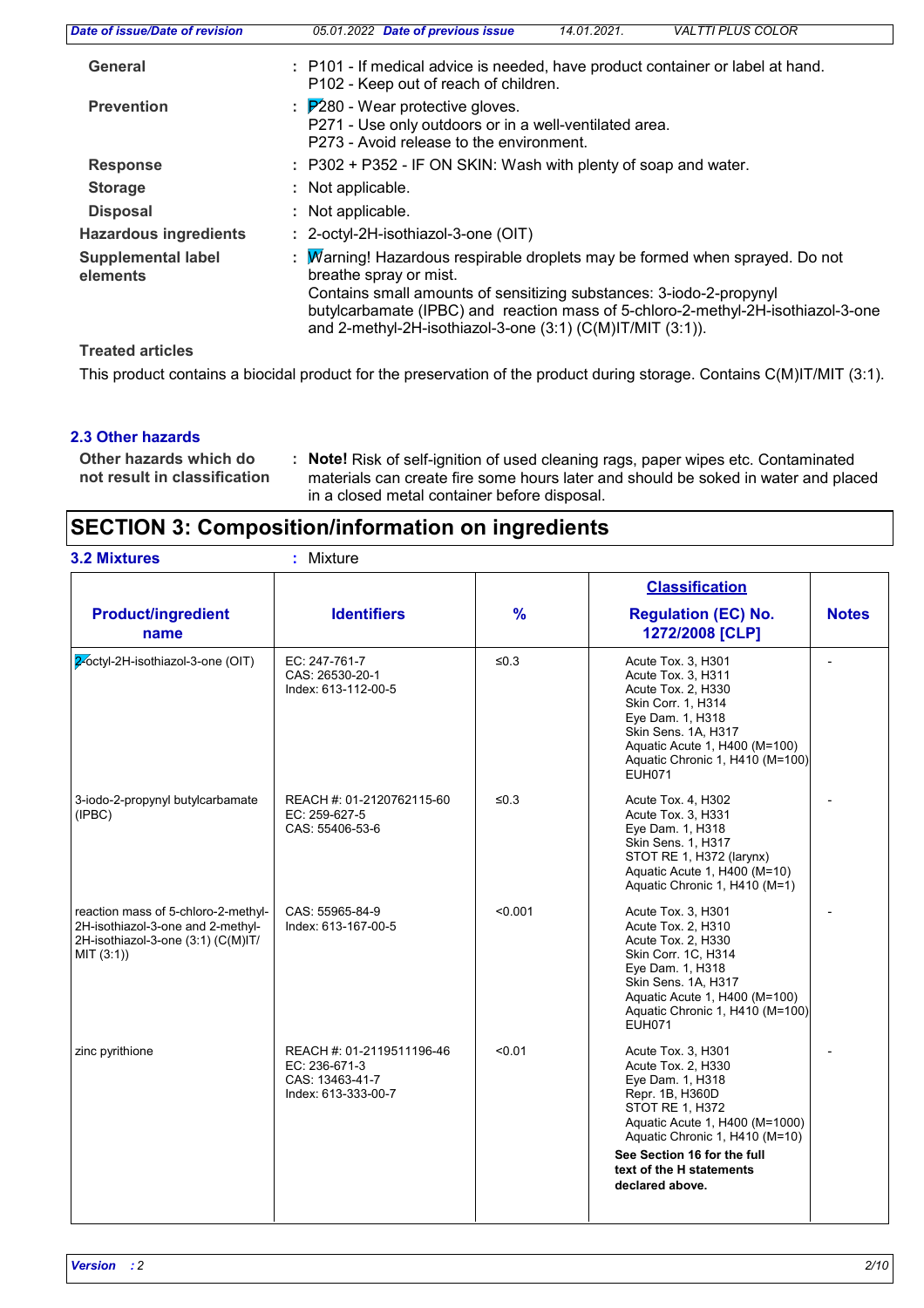| Date of issue/Date of revision |  |
|--------------------------------|--|
|--------------------------------|--|

*Date of issue/Date of revision 05.01.2022 Date of previous issue 14.01.2021. VALTTI PLUS COLOR*

There are no additional ingredients present which, within the current knowledge of the supplier, are classified and contribute to the classification of the substance and hence require reporting in this section.

There are no additional ingredients present which, within the current knowledge of the supplier and in the concentrations applicable, are classified as hazardous to health or the environment, are PBTs or vPvBs or have been assigned a workplace exposure limit and hence require reporting in this section.

Occupational exposure limits, if available, are listed in Section 8.

Notes, if applicable, refer to Notes given in Annex VI of 1272/2008/EC.

# **SECTION 4: First aid measures**

## **4.1 Description of first aid measures**

| General             | : In all cases of doubt, or when symptoms persist, seek medical attention. Show this<br>safety data sheet or label to the doctor if possible.                                                                                                          |
|---------------------|--------------------------------------------------------------------------------------------------------------------------------------------------------------------------------------------------------------------------------------------------------|
| Eye contact         | : Check for and remove any contact lenses. Immediately flush eyes with plenty of<br>lukewarm water, keeping eyelids open. Continue to rinse for at least 15 minutes.<br>Get medical attention if symptoms occur.                                       |
| <b>Inhalation</b>   | : Remove to fresh air. Keep person warm and at rest.                                                                                                                                                                                                   |
| <b>Skin contact</b> | : Remove contaminated clothing and shoes. Wash skin thoroughly with soap and<br>water or use recognized skin cleanser. Do NOT use solvents or thinners. Get<br>medical attention if symptoms occur.                                                    |
| Ingestion           | : If accidentally swallowed rinse the mouth with plenty of water (only if the person is<br>conscious) and obtain immediate medical attention. Remove to fresh air and keep<br>at rest in a position comfortable for breathing. Do NOT induce vomiting. |

## **4.2 Most important symptoms and effects, both acute and delayed**

May cause an allergic skin reaction.

See Section 11 for more detailed information on health effects and symptoms.

## **4.3 Indication of any immediate medical attention and special treatment needed**

None.

# **SECTION 5: Firefighting measures**

| 5.1 Extinguishing media                                   |                                                                                                                                                                                                                                                  |  |
|-----------------------------------------------------------|--------------------------------------------------------------------------------------------------------------------------------------------------------------------------------------------------------------------------------------------------|--|
| <b>Suitable extinguishing</b><br>media                    | : Use an extinguishing agent suitable for the surrounding fire. Recommended:<br>Alcohol resistant foam, CO <sub>2</sub> , powders or water spray/mist.                                                                                           |  |
| Unsuitable extinguishing<br>media                         | : Do not use a direct water jet that could spread the fire.                                                                                                                                                                                      |  |
| 5.2 Special hazards arising from the substance or mixture |                                                                                                                                                                                                                                                  |  |
| Hazards from the<br>substance or mixture                  | : This product is not classified as flammable. Fire will produce dense black smoke.<br>Exposure to decomposition products may cause a health hazard.                                                                                             |  |
| <b>Hazardous combustion</b><br>products                   | : When exposed to high temperatures, hazardous decomposition products may be<br>produced, such as carbon monoxide and dioxide, smoke, oxides of nitrogen etc.                                                                                    |  |
| <b>5.3 Advice for firefighters</b>                        |                                                                                                                                                                                                                                                  |  |
| <b>Special protective actions</b><br>for fire-fighters    | : Use water spray to keep fire-exposed containers cool. This material is hazardous to<br>aquatic organisms. Fire water contaminated with this material must be contained<br>and prevented from being discharged to any waterway, sewer or drain. |  |
| <b>Special protective</b><br>equipment for fire-fighters  | : Fire-fighters should wear appropriate protective equipment and self-contained<br>breathing apparatus (SCBA) with a full face-piece operated in positive pressure<br>mode.                                                                      |  |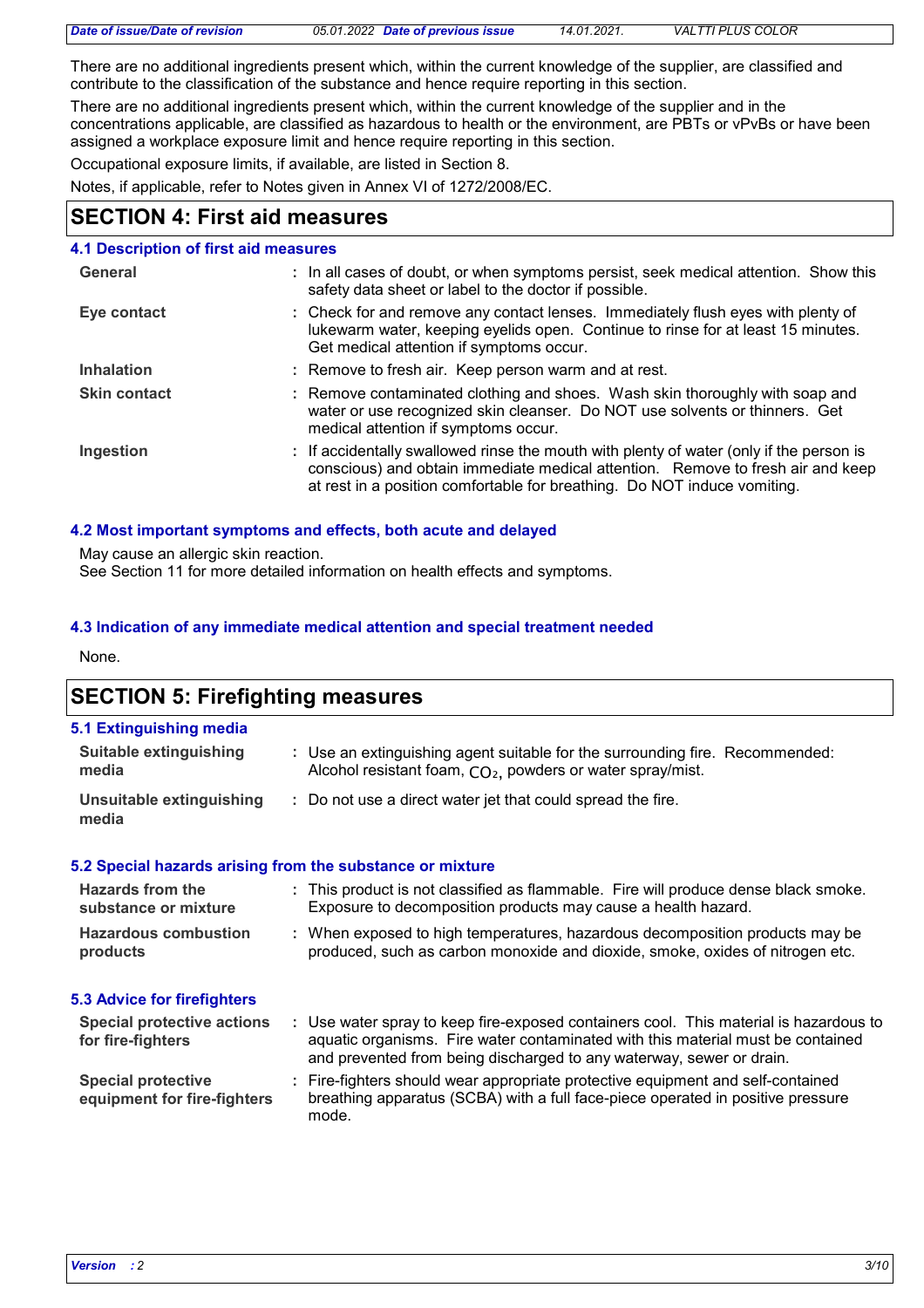# **SECTION 6: Accidental release measures**

| <b>6.1 Personal precautions,</b><br>protective equipment and<br>emergency procedures | : Provide adequate ventilation. Avoid breathing vapor or mist. Avoid direct skin<br>contact with product. See Section 8 for information on appropriate personal<br>protective equipment.                                                                                 |
|--------------------------------------------------------------------------------------|--------------------------------------------------------------------------------------------------------------------------------------------------------------------------------------------------------------------------------------------------------------------------|
| <b>6.2 Environmental</b><br>precautions                                              | : Hazardous to aquatic environment. Do not allow to enter drains, water courses or<br>soil.                                                                                                                                                                              |
| 6.3 Methods and materials<br>for containment and<br>cleaning up                      | : Contain and collect spillage with non-combustible, absorbent material e.g. sand,<br>earth, vermiculite or diatomaceous earth and place in container for disposal<br>according to local regulations. Preferably clean with water or detergent. Avoid using<br>solvents. |
| 6.4 Reference to other<br><b>sections</b>                                            | : See Section 1 for emergency contact information.<br>See Section 13 for additional waste treatment information.                                                                                                                                                         |

# **SECTION 7: Handling and storage**

| <b>7.1 Precautions for safe</b><br>handling                                   | : Skin contact with the product and exposure to spray mist and vapor should be<br>avoided. Avoid contact with skin and eyes. Avoid inhalation of dust from sanding.<br>See Section 8 for information on appropriate personal protective equipment. Eating,<br>drinking and smoking should be prohibited in areas where this material is handled<br>and stored. Wash hands before breaks and immediately after handling the product.<br>Avoid release to the environment.                               |  |  |
|-------------------------------------------------------------------------------|--------------------------------------------------------------------------------------------------------------------------------------------------------------------------------------------------------------------------------------------------------------------------------------------------------------------------------------------------------------------------------------------------------------------------------------------------------------------------------------------------------|--|--|
|                                                                               | <b>Risk of self-ignition!</b> Materials such as cleaning rags and paper wipes, sanding dust<br>and overspray containing the product, may spontaneously self-ignite some hours later.<br>To avoid the risks of fires, all contaminated materials should be placed in a metal<br>container filled with water and sealed or dried preferably outdoors or incinerated<br>immediately. Contaminated materials should be removed from the workplace at the<br>end of each working day and be stored outside. |  |  |
| <b>7.2 Conditions for safe</b><br>storage, including any<br>incompatibilities | : Store in original container protected from direct sunlight in a dry, cool and well-<br>ventilated area, away from incompatible materials (see Section 10) and food and<br>drink. Keep container tightly closed. Containers that have been opened must be<br>carefully resealed and kept upright to prevent leakage. Recommended storage<br>temperature is +5°C +25°C. Do not allow to freeze. Store in accordance with local<br>regulations.                                                         |  |  |
| 7.3 Specific end use(s)                                                       | : None.                                                                                                                                                                                                                                                                                                                                                                                                                                                                                                |  |  |

# **SECTION 8: Exposure controls/personal protection**

#### **8.1 Control parameters**

No exposure limit value known. **Occupational exposure limits**

**Recommended monitoring procedures** : If this product contains ingredients with exposure limits, personal, workplace atmosphere or biological monitoring may be required to determine the effectiveness of the ventilation or other control measures and/or the necessity to use respiratory protective equipment.

#### **DNELs/DMELs**

No DNELs/DMELs available.

#### **PNECs**

No PNECs available.

#### **8.2 Exposure controls**

**Appropriate engineering controls**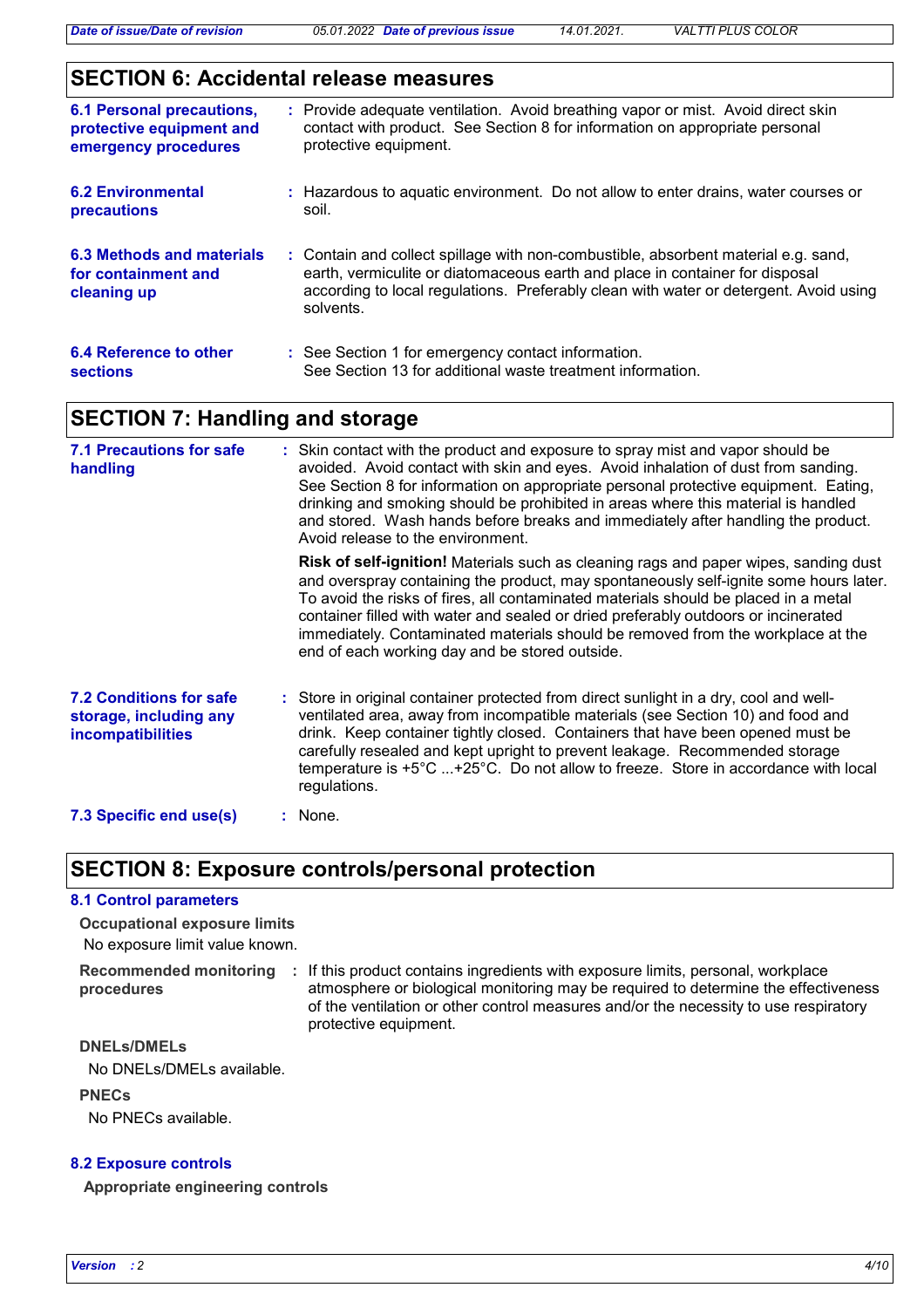| Date of issue/Date of revision | 05.01.2022 Date of previous issue | 14.01.2021. | VALTTI PLUS COLOR |
|--------------------------------|-----------------------------------|-------------|-------------------|
|                                |                                   |             |                   |

Provide adequate ventilation. Where reasonably practicable, this should be achieved by the use of local exhaust ventilation and good general extraction. If these are not sufficient to maintain concentrations of particulates and solvent vapors below the OEL, suitable respiratory protection must be worn (see Personal protection). Comply with the health and safety at work laws.

#### **Individual protection measures**

| <b>Eye/face protection</b>                | : Use safety eyewear (EN166), especially during spray-application.                                                                                                                                                                                                                                                                                                                                                                                                                                                                  |
|-------------------------------------------|-------------------------------------------------------------------------------------------------------------------------------------------------------------------------------------------------------------------------------------------------------------------------------------------------------------------------------------------------------------------------------------------------------------------------------------------------------------------------------------------------------------------------------------|
| <b>Hand protection</b>                    | Always wear approved protective gloves against chemicals. Gloves should be<br>replaced regularly and if there is any sign of damage to the glove material. The<br>instructions and information provided by the glove manufacturer on use, storage,<br>maintenance and replacement must be followed.<br>Recommended glove material (EN374):<br>> 8 hours (breakthrough time): nitrile rubber<br>Not recommended: PVA gloves                                                                                                          |
| <b>Skin protection</b>                    | : Wear suitable protective clothing.                                                                                                                                                                                                                                                                                                                                                                                                                                                                                                |
| <b>Respiratory protection</b>             | : If ventilation during spray-application is inadequate, use respirators with<br>combination filter AP, gas/dust filter (EN405:2001). Wear a half mask or full face<br>respirator with gas and vapor filter A and dust filter P2 during sanding (EN140:1998,<br>EN405:2001). During continuous and long-term work the use of motor-driven or air-<br>fed respirators is recommended (EN12941:1998). Be sure to use an approved/<br>certified respirator or equivalent. Check that mask fits tightly and change filter<br>regularly. |
| <b>Environmental exposure</b><br>controls | : For information regarding environmental protection measures, please refer to<br>section 13 for waste handling, section 7 for handling and storage and section 1.2<br>for relevant identified uses of the substance or mixture and uses advised against.                                                                                                                                                                                                                                                                           |

## **SECTION 9: Physical and chemical properties**

| 9.1 Information on basic physical and chemical properties |    |                                                          |
|-----------------------------------------------------------|----|----------------------------------------------------------|
| <b>Appearance</b>                                         |    |                                                          |
| <b>Physical state</b>                                     |    | : Liquid.                                                |
| <b>Color</b>                                              |    | : Various                                                |
| Odor                                                      |    | $:$ Mild.                                                |
| <b>Odor threshold</b>                                     |    | Not relevant for the hazard assessment of the product.   |
| pH                                                        |    | : 7 to 9                                                 |
| Melting point/freezing point                              |    | $: 0^{\circ}$ C (water)                                  |
| Initial boiling point and<br>boiling range                |    | $: 100^{\circ}$ C (water)                                |
| <b>Flash point</b>                                        |    | $: >100^{\circ}$ C                                       |
| <b>Evaporation rate</b>                                   |    | : Not relevant due to the nature of the product.         |
| <b>Flammability (solid, gas)</b>                          | ÷. | Not applicable. Product is a liquid.                     |
| <b>Upper/lower flammability or</b><br>explosive limits    |    | : No flammable ingredients present.                      |
| Vapor pressure                                            |    | : 3.2 kPa [room temperature] (water)                     |
| <b>Vapor density</b>                                      |    | : Not relevant for the hazard assessment of the product. |
| <b>Density</b>                                            | ÷. | 1 $g/cm3$                                                |
| Solubility(ies)                                           |    | Miscible in water.                                       |
| Partition coefficient: n-octanol/:<br>water               |    | Not applicable.                                          |
| <b>Auto-ignition temperature</b>                          |    | : Not relevant due to the nature of the product.         |
| <b>Decomposition temperature</b>                          |    | Not relevant for the hazard assessment of the product.   |
| <b>Viscosity</b>                                          |    | : Not relevant for the hazard assessment of the product. |
| <b>Explosive properties</b>                               |    | : No explosive ingredients present.                      |
| <b>Oxidizing properties</b>                               |    | No oxidizing ingredients present.                        |
| <b>Particle characteristics</b>                           |    |                                                          |
| <b>Median particle size</b>                               |    | Mot applicable.                                          |

#### *Version : 2 5/10*

**9.2 Other information**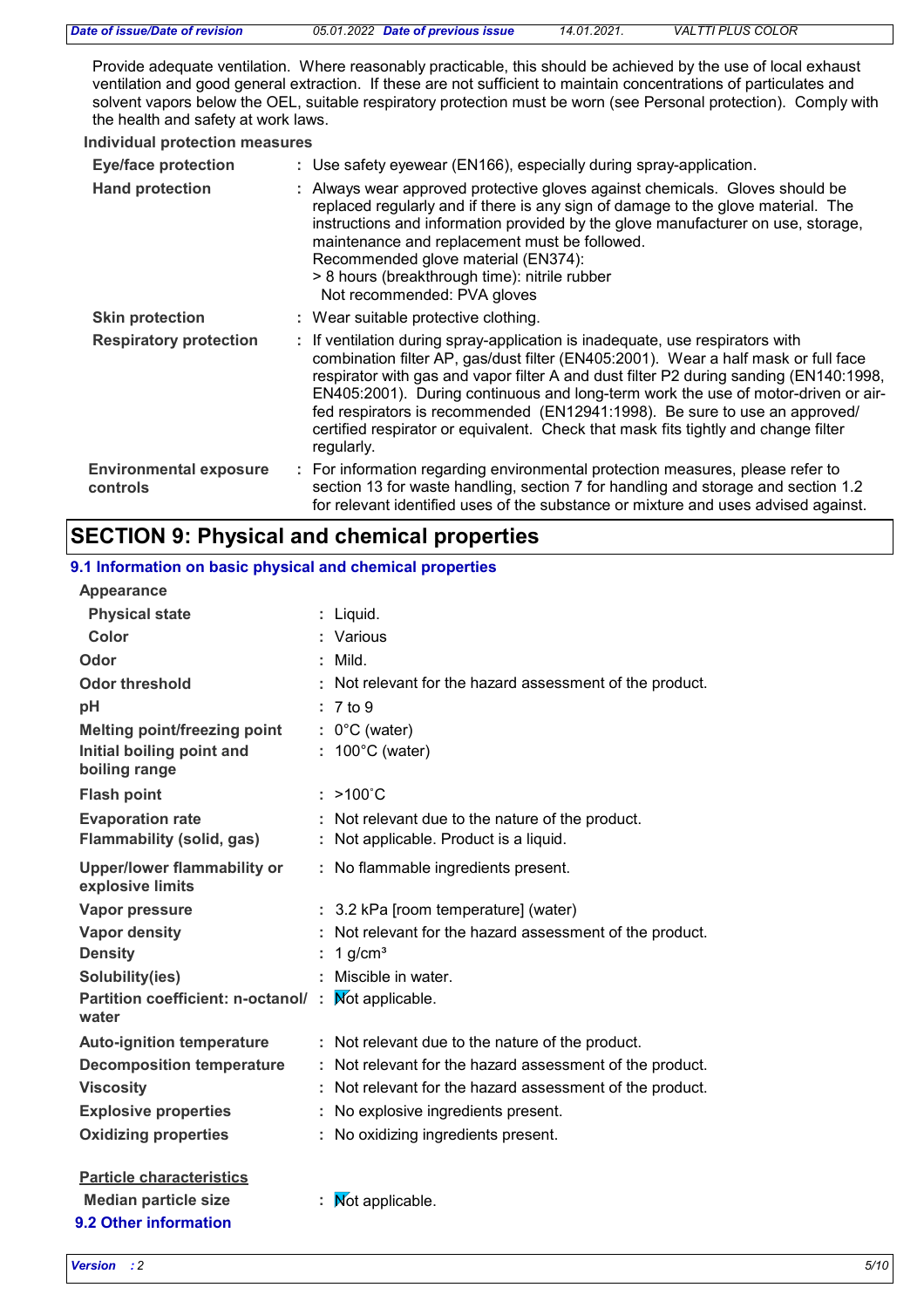*Date of issue/Date of revision 05.01.2022 Date of previous issue 14.01.2021. VALTTI PLUS COLOR*

No additional information.

| <b>SECTION 10: Stability and reactivity</b>     |                                                                                                                                                               |  |  |
|-------------------------------------------------|---------------------------------------------------------------------------------------------------------------------------------------------------------------|--|--|
| <b>10.1 Reactivity</b>                          | $\therefore$ See Section 10.5.                                                                                                                                |  |  |
| <b>10.2 Chemical stability</b>                  | : Stable under recommended storage and handling conditions (see Section 7).                                                                                   |  |  |
| 10.3 Possibility of<br>hazardous reactions      | : Under normal conditions of storage and use, hazardous reactions will not occur.                                                                             |  |  |
| <b>10.4 Conditions to avoid</b>                 | : Avoid extreme heat and freezing.                                                                                                                            |  |  |
| 10.5 Incompatible materials                     | : Keep away from the following materials to prevent strong exothermic reactions:<br>oxidizing agents<br>strong acids<br>strong alkalis                        |  |  |
| <b>10.6 Hazardous</b><br>decomposition products | : When exposed to high temperatures, hazardous decomposition products may be<br>produced, such as carbon monoxide and dioxide, smoke, oxides of nitrogen etc. |  |  |

# **SECTION 11: Toxicological information**

#### **11.1 Information on toxicological effects**

There is no testdata available on the product itself.

The product is classified as hazardous according to Regulation (EC) 1272/2008 as amended.

Long term exposure to spray mist may produce respiratory tract irritation. Prolonged or repeated contact can defat the skin and lead to irritation, cracking and/or dermatitis.

**Acute toxicity**

Not classified.

**Irritation/Corrosion**

Not classified.

**Sensitization**

May cause an allergic skin reaction.

The product contains sensitizing substances mentioned in sections 2 and 3.

**Mutagenicity**

Not classified.

**Carcinogenicity**

Not classified.

**Reproductive toxicity**

Not classified.

**Teratogenicity**

Not classified.

**Specific target organ toxicity (single exposure)**

Not classified.

**Specific target organ toxicity (repeated exposure)**

Not classified.

**Aspiration hazard**

Not classified.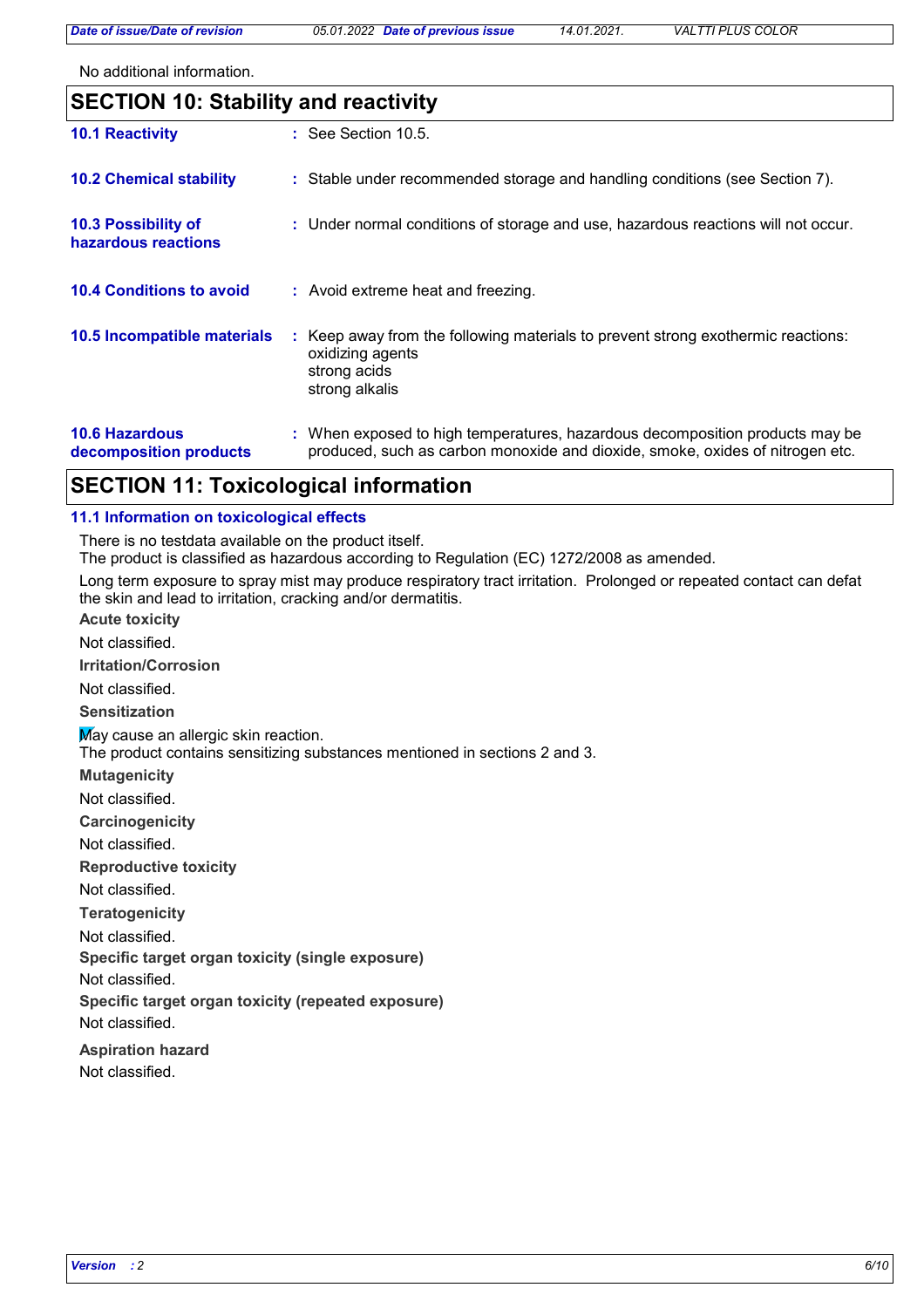# **SECTION 12: Ecological information**

Ecological testing has not been conducted on this product. The product is classified as environmetally hazardous according to Regulation (EC) 1272/2008. Very toxic to aquatic life with long lasting effects.

Do not allow to enter drains, water courses or soil.

## **12.1 Toxicity**

| <b>Product/ingredient name</b>             | <b>Result</b>              | <b>Species</b>                         | <b>Exposure</b> |
|--------------------------------------------|----------------------------|----------------------------------------|-----------------|
| 2-octyl-2H-isothiazol-3-one<br>(OIT)       | Acute EC50 0.00129 mg/l    | Algae - Navicula pelliculosa           | 48 hours        |
|                                            | Acute EC50 0.013 mg/l      | Crustaceans - Crassostrea<br>virginica | 96 hours        |
|                                            | Acute LC50 0.047 mg/l      | Fish - Oncorhynchus mykiss             | 96 hours        |
|                                            | Chronic EC10 0.000224 mg/l | Algae - Navicula pelliculosa           | 48 hours        |
|                                            | Chronic NOEC 0.003 mg/l    | Daphnia - Daphnia magna                | 21 days         |
|                                            | Chronic NOEC 0.0085 mg/l   | Fish - Pimephales promelas             | 35 days         |
| 3-iodo-2-propynyl<br>butylcarbamate (IPBC) | EC50 0.053 mg/l            | Algae                                  | 72 hours        |
|                                            | EC50 0.16 mg/l             | Daphnia                                | 48 hours        |
|                                            | LC50 0.067 mg/l            | Fish                                   | 96 hours        |
|                                            | NOEC 0.05 mg/l             | Daphnia - Daphnia magna                | 21 days         |
| zinc pyrithione                            | Acute EC50 0.0006 mg/l     | Algae - Skeletonema costatum           | 48 hours        |
|                                            | Acute LC50 0.0063 mg/l     | Crustaceans - Americamysis<br>bahia    | 96 hours        |
|                                            | Acute LC50 0.0026 mg/l     | Fish - Pimephales promelas             | 96 hours        |
|                                            | Chronic EC10 0.00068 mg/l  | Algae - Skeletonema costatum           | 72 hours        |
|                                            | Chronic NOEC 0.0021 mg/l   | Daphnia - Daphnia magna                | 21 days         |
|                                            | Chronic NOEC 0.00122 mg/l  | Fish - Pimephales promelas             | 32 days         |

#### **12.2 Persistence and degradability**

| <b>Product/ingredient name</b>                                                                                                       | <b>Aquatic half-life</b> | <b>Photolysis</b> | <b>Biodegradability</b> |
|--------------------------------------------------------------------------------------------------------------------------------------|--------------------------|-------------------|-------------------------|
| <b>z</b> ínc pyrithione                                                                                                              |                          |                   | Not readily             |
| reaction mass of 5-chloro-<br>2-methyl-2H-isothiazol-<br>3-one and 2-methyl-2H-<br>isothiazol-3-one $(3:1)$ $(C(M))$<br>IT/MIT (3:1) | $\overline{\phantom{a}}$ |                   | Readily                 |
| 2-octyl-2H-isothiazol-3-one<br>(OIT)                                                                                                 | $\overline{\phantom{0}}$ |                   | Not readily             |

#### **12.3 Bioaccumulative potential**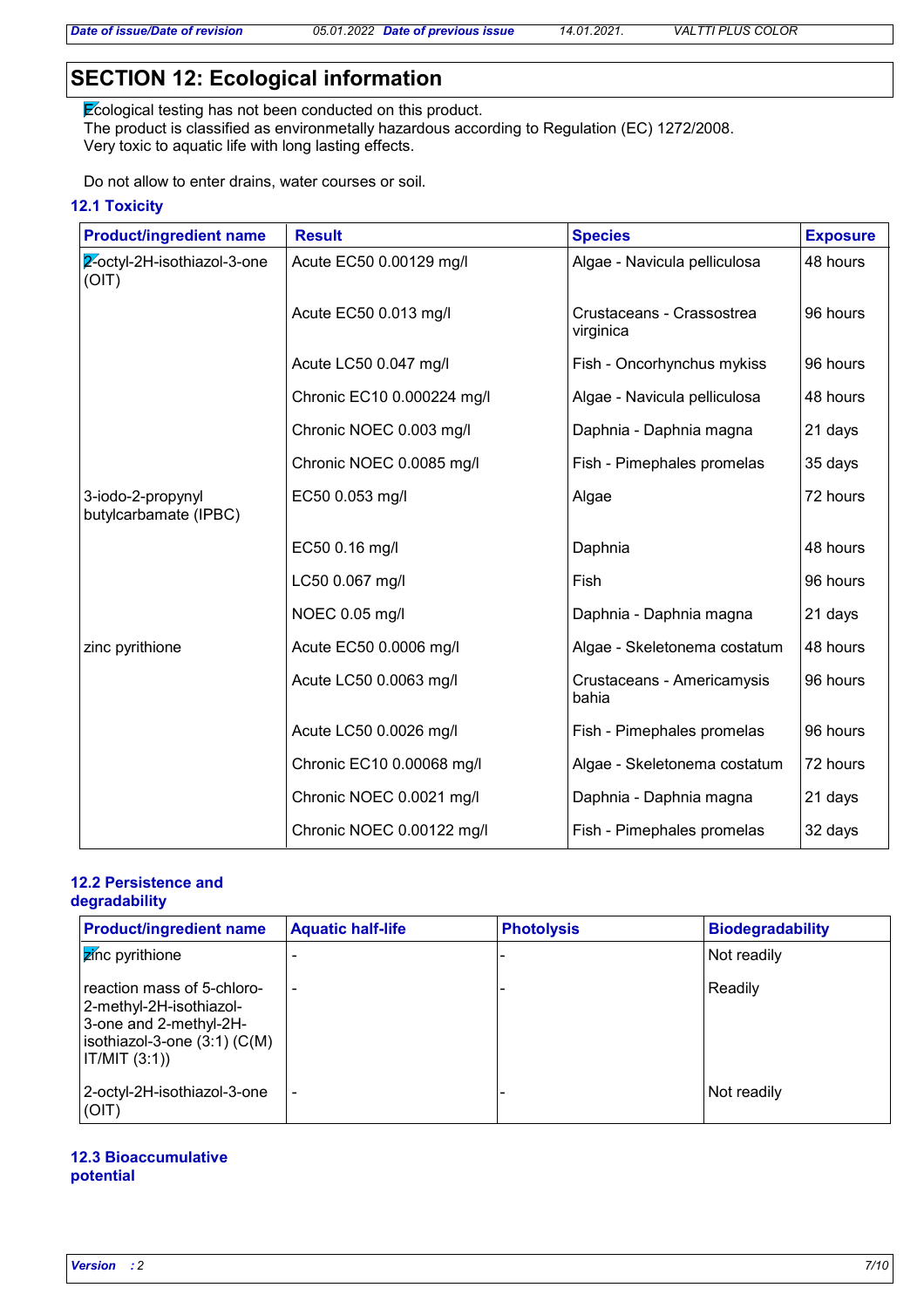*Date of issue/Date of revision 05.01.2022 Date of previous issue 14.01.2021. VALTTI PLUS COLOR*

| <b>Product/ingredient name</b>        | $\blacksquare$ Log $\mathsf{P}_{\mathsf{ow}}$ | <b>Bioconcentration factor</b><br><b>IBCF1</b> | <b>Potential</b> |
|---------------------------------------|-----------------------------------------------|------------------------------------------------|------------------|
| $\frac{1}{2}$ <i>z</i> ínc pyrithione | 0.9                                           | 11                                             | low              |
| 2-octyl-2H-isothiazol-3-one<br>(OIT)  | 2.45                                          |                                                | low              |

#### **12.4 Mobility in soil**

| <b>Soil/water partition</b><br>coefficient $(K_{oc})$ | : Not available. |
|-------------------------------------------------------|------------------|
| <b>Mobility</b>                                       | : Not available. |

#### **12.5 Results of PBT and vPvB assessment**

This mixture does not contain any substances that are assessed to be a PBT or a vPvB.

| 12.6 Other adverse effects | Not available. |
|----------------------------|----------------|
|----------------------------|----------------|

# **SECTION 13: Disposal considerations**

#### **13.1 Waste treatment methods**

**Product**

**Methods of disposal :**

Remove as much product as possible from the tools before cleaning. Liquid residue and cleaning liquids are hazardous waste and must not be emptied into drains or sewage system, but handled in accordance with national regulations. Product residues should be left at special companies which have permission for gathering this kind of wastes.

#### **European waste catalogue (EWC)**

| Waste code                                                                                        | <b>Waste designation</b> |
|---------------------------------------------------------------------------------------------------|--------------------------|
| $ 080111*$<br>' waste paint and varnish containing organic solvents or other hazardous substances |                          |

If this product is mixed with other wastes, the original waste product code may no longer apply and the appropriate code should be assigned. For further information, contact your local waste authority.

#### **Packaging**

Empty packaging should be disposed of in accordance with national regulations.

- **Methods of disposal : Special precautions :**
- 
- **Risk of self-ignition!** Materials such as cleaning rags and paper wipes, sanding dust and overspray containing the product, may spontaneously self-ignite some hours later. To avoid the risks of fires, waste like this should be placed in a metal container filled with water and sealed before disposal, or dried preferably outdoors or incinerated immediately.

# **SECTION 14: Transport information**

|                                           | <b>ADR/RID</b>                                                                        | <b>IMDG</b>                                                                           | <b>IATA</b>                                                                           |
|-------------------------------------------|---------------------------------------------------------------------------------------|---------------------------------------------------------------------------------------|---------------------------------------------------------------------------------------|
| 14.1 UN number                            | UN3082                                                                                | <b>UN3082</b>                                                                         | <b>UN3082</b>                                                                         |
| 14.2 UN proper<br>shipping name           | <b>ENVIRONMENTALLY</b><br><b>HAZARDOUS</b><br>SUBSTANCE,<br>LIQUID, N.O.S.<br>(PAINT) | <b>ENVIRONMENTALLY</b><br><b>HAZARDOUS</b><br>SUBSTANCE,<br>LIQUID, N.O.S.<br>(PAINT) | <b>ENVIRONMENTALLY</b><br><b>HAZARDOUS</b><br>SUBSTANCE,<br>LIQUID, N.O.S.<br>(PAINT) |
| <b>14.3 Transport</b><br>hazard class(es) | 9                                                                                     | 9                                                                                     | 9                                                                                     |
| 14.4 Packing<br>group                     | Ш                                                                                     | Ш                                                                                     | $\mathbf{III}$                                                                        |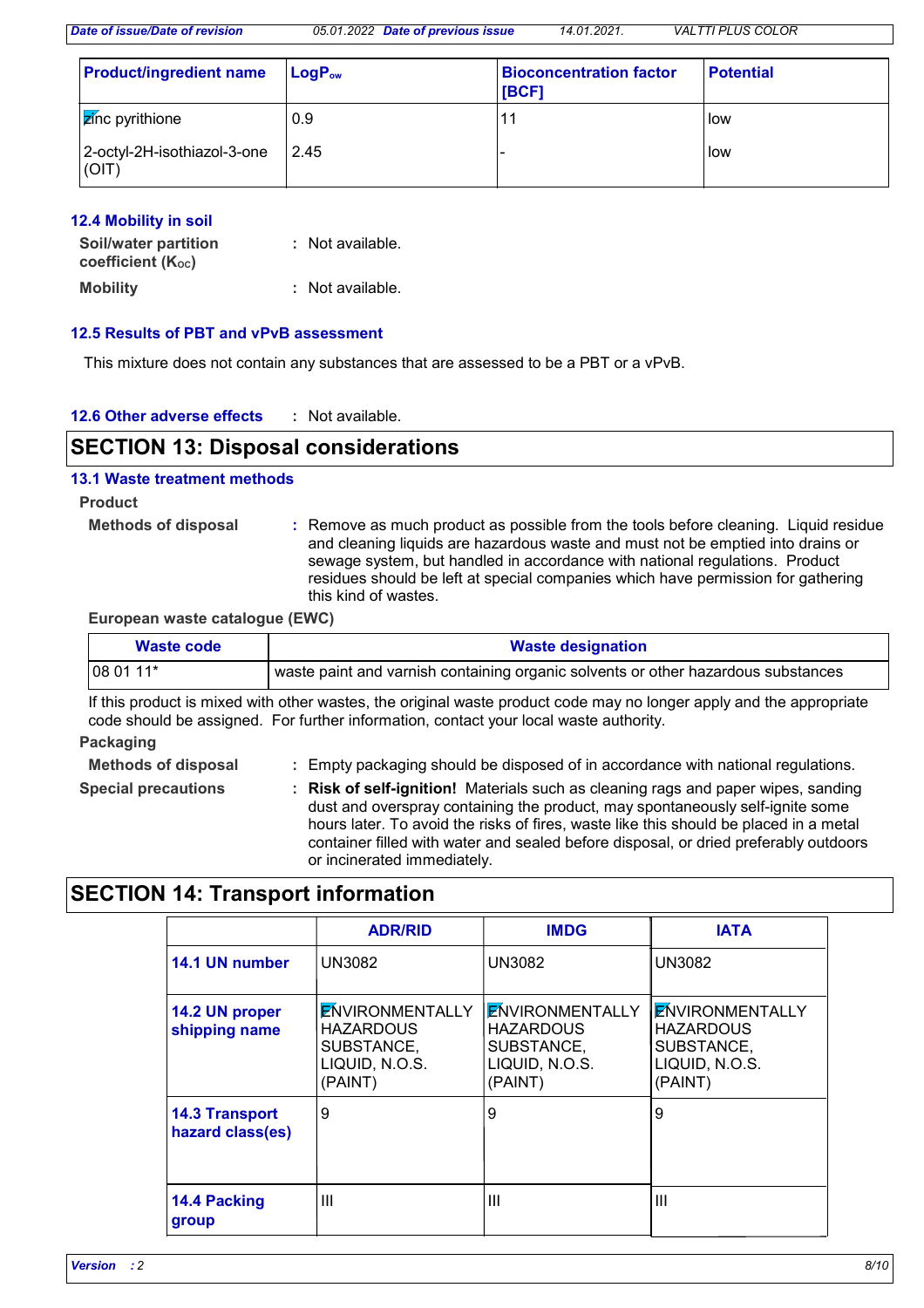| Date of issue/Date of revision                                                                                                                                                 | 05.01.2022 Date of previous issue                                                             | 14.01.2021. | <b>VALTTI PLUS COLOR</b>                                                                                                                                                               |
|--------------------------------------------------------------------------------------------------------------------------------------------------------------------------------|-----------------------------------------------------------------------------------------------|-------------|----------------------------------------------------------------------------------------------------------------------------------------------------------------------------------------|
| 14.5<br><b>Environmental</b><br>hazards                                                                                                                                        | Yes.                                                                                          | Yes.        | Yes.                                                                                                                                                                                   |
| <b>Additional information</b>                                                                                                                                                  |                                                                                               |             |                                                                                                                                                                                        |
| <b>ADR/RID</b>                                                                                                                                                                 | and 4.1.1.4 to 4.1.1.8.                                                                       |             | : This product is not regulated as a dangerous good when transported in sizes of ≤5 L<br>or $\leq$ 5 kg, provided the packagings meet the general provisions of 4.1.1.1, 4.1.1.2       |
| <b>IMDG</b>                                                                                                                                                                    | and 4.1.1.4 to 4.1.1.8.<br><b>Emergency schedules F-E,S-E</b>                                 |             | : This product is not regulated as a dangerous good when transported in sizes of $\leq 5$ L<br>or $\leq$ 5 kg, provided the packagings meet the general provisions of 4.1.1.1, 4.1.1.2 |
| <b>IATA</b>                                                                                                                                                                    | 5.0.2.6.1.1 and 5.0.2.8.                                                                      |             | : This product is not regulated as a dangerous good when transported in sizes of $\leq 5$ L<br>or $\leq$ 5 kg, provided the packagings meet the general provisions of 5.0.2.4.1,       |
| <b>14.6 Special precautions for</b><br>user                                                                                                                                    | the event of an accident or spillage.                                                         |             | : Transport within user's premises: always transport in closed containers that are<br>upright and secure. Ensure that persons transporting the product know what to do in              |
| <b>14.7 Transport in bulk</b><br>according to IMO<br><b>instruments</b>                                                                                                        | : Not available.                                                                              |             |                                                                                                                                                                                        |
| <b>SECTION 15: Regulatory information</b>                                                                                                                                      |                                                                                               |             |                                                                                                                                                                                        |
| 15.1 Safety, health and environmental regulations/legislation specific for the substance or mixture<br>EU Regulation (EC) No. 1907/2006 (REACH)<br><b>Other EU regulations</b> |                                                                                               |             |                                                                                                                                                                                        |
| <b>Europe inventory</b><br><b>Persistent Organic Pollutants</b><br>Not listed.                                                                                                 | : Mot determined.                                                                             |             |                                                                                                                                                                                        |
| <b>VOC Directive</b>                                                                                                                                                           | : This product is in scope of Directive 2004/42/CE.                                           |             |                                                                                                                                                                                        |
| <b>15.2 Chemical Safety</b><br><b>Assessment</b>                                                                                                                               | required.                                                                                     |             | This product contains substances for which Chemical Safety Assessments are still                                                                                                       |
| <b>SECTION 16: Other information</b>                                                                                                                                           |                                                                                               |             |                                                                                                                                                                                        |
| $\nabla$ Indicates information that has changed from previously issued version.                                                                                                |                                                                                               |             |                                                                                                                                                                                        |
| <b>Abbreviations and</b><br>acronyms                                                                                                                                           | $:$ ATE = Acute Toxicity Estimate<br>1272/2008]<br><b>DMEL = Derived Minimal Effect Level</b> |             | CLP = Classification, Labelling and Packaging Regulation [Regulation (EC) No.                                                                                                          |

DNEL = Derived No Effect Level

EUH statement = CLP-specific Hazard statement

PBT = Persistent, Bioaccumulative and Toxic

PNEC = Predicted No Effect Concentration

RRN = REACH Registration Number

vPvB = Very Persistent and Very Bioaccumulative

**Procedure used to derive the classification according to Regulation (EC) No. 1272/2008 [CLP/GHS]**

#### **Classification Justification**

**S**kin Sens. 1, H317 Calculation method<br>Aquatic Acute 1, H400 Calculation method Aquatic Acute 1, H400 Aquatic Chronic 1, H410 Calculation method